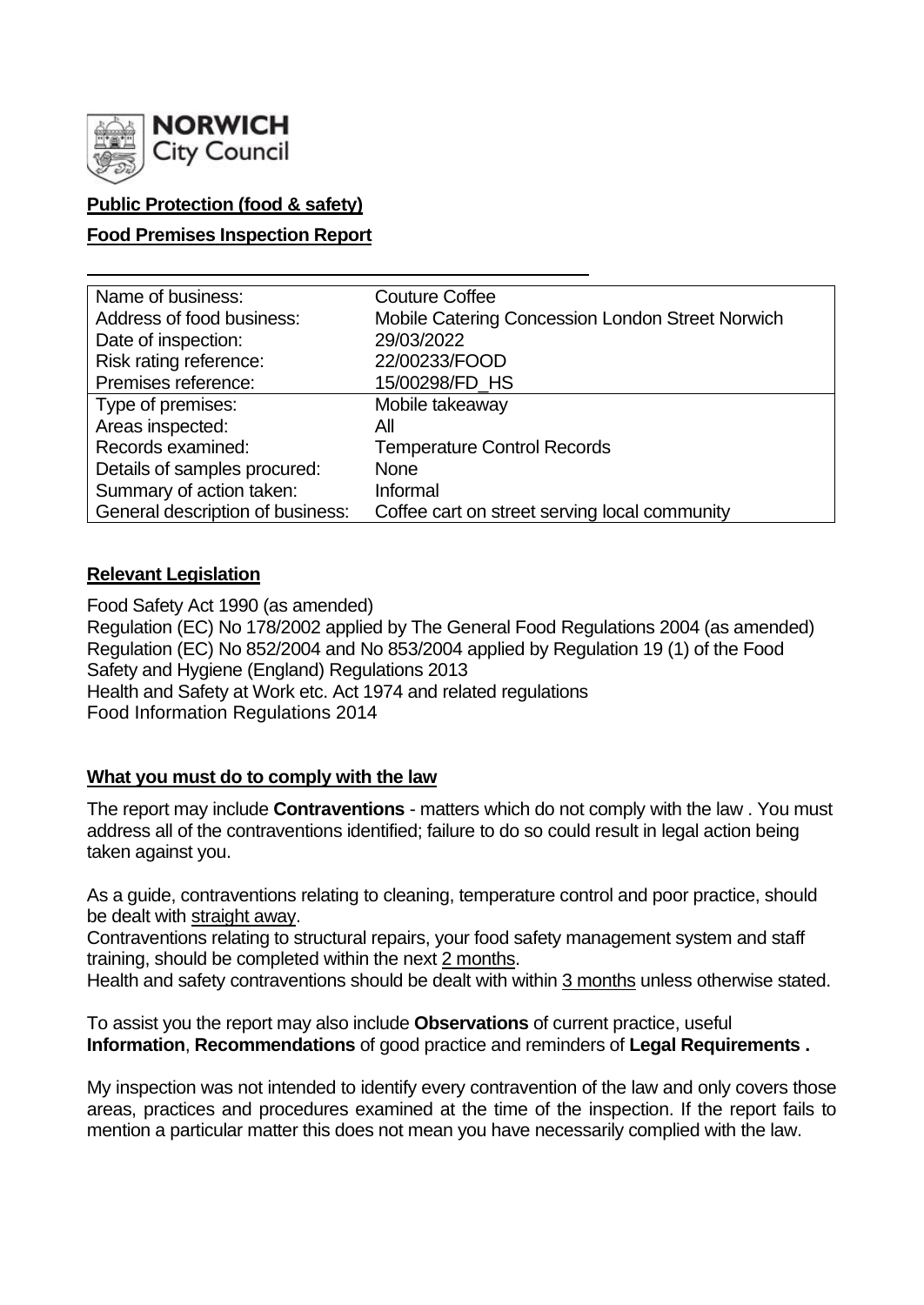# **FOOD SAFETY**

### **How we calculate your Food Hygiene Rating:**

The food safety section has been divided into the three areas which you are scored against for the hygiene rating: 1. food hygiene and safety procedures, 2. structural requirements and 3. confidence in management/control procedures. Each section begins with a summary of what was observed and the score you have been given. Details of how these scores combine to produce your overall food hygiene rating are shown in the table.

| <b>Compliance Area</b>                     |          |    |                | <b>You Score</b> |           |    |           |    |          |  |
|--------------------------------------------|----------|----|----------------|------------------|-----------|----|-----------|----|----------|--|
| <b>Food Hygiene and Safety</b>             |          |    |                | 0                | 5         | 10 | 15        | 20 | 25       |  |
| <b>Structure and Cleaning</b>              |          |    | 0              | 5                | 10        | 15 | 20        | 25 |          |  |
| Confidence in management & control systems |          |    | $\overline{0}$ | 5                | 10        | 15 | 20        | 30 |          |  |
|                                            |          |    |                |                  |           |    |           |    |          |  |
| <b>Your Total score</b>                    | $0 - 15$ | 20 | $25 - 30$      |                  | $35 - 40$ |    | $45 - 50$ |    | > 50     |  |
| <b>Your Worst score</b>                    | 5        | 10 | 10             |                  | 15        |    | 20        |    |          |  |
|                                            |          |    |                |                  |           |    |           |    |          |  |
| <b>Your Rating is</b>                      | 5        |    |                | 3                | 2         |    |           |    | $\Omega$ |  |

Your Food Hygiene Rating is 4 - a good standard



# **1. Food Hygiene and Safety**

Food hygiene standards are high. You demonstrated a very good standard of compliance with legal requirements. You have safe food handling practices and procedures and all the necessary control measures to prevent cross-contamination are in place. Some minor contraventions require your attention. **(Score 5)**

#### Hand-washing

**Contravention** The following indicated that hand-washing was not suitably managed::

• equipment was seen draining in the wash hand basin

**Legal Requirement** An adequate number of wash hand basins must be available for use, they must be suitably located and designated for cleaning hands.

# **2. Structure and Cleaning**

The structure facilities and standard of cleaning and maintenance are all excellent and you demonstrated full compliance with the law. There is evidence of effective pest control and procedures are in place to rectify any problems as they arise. There is good provision for waste disposal. **(Score 0)**